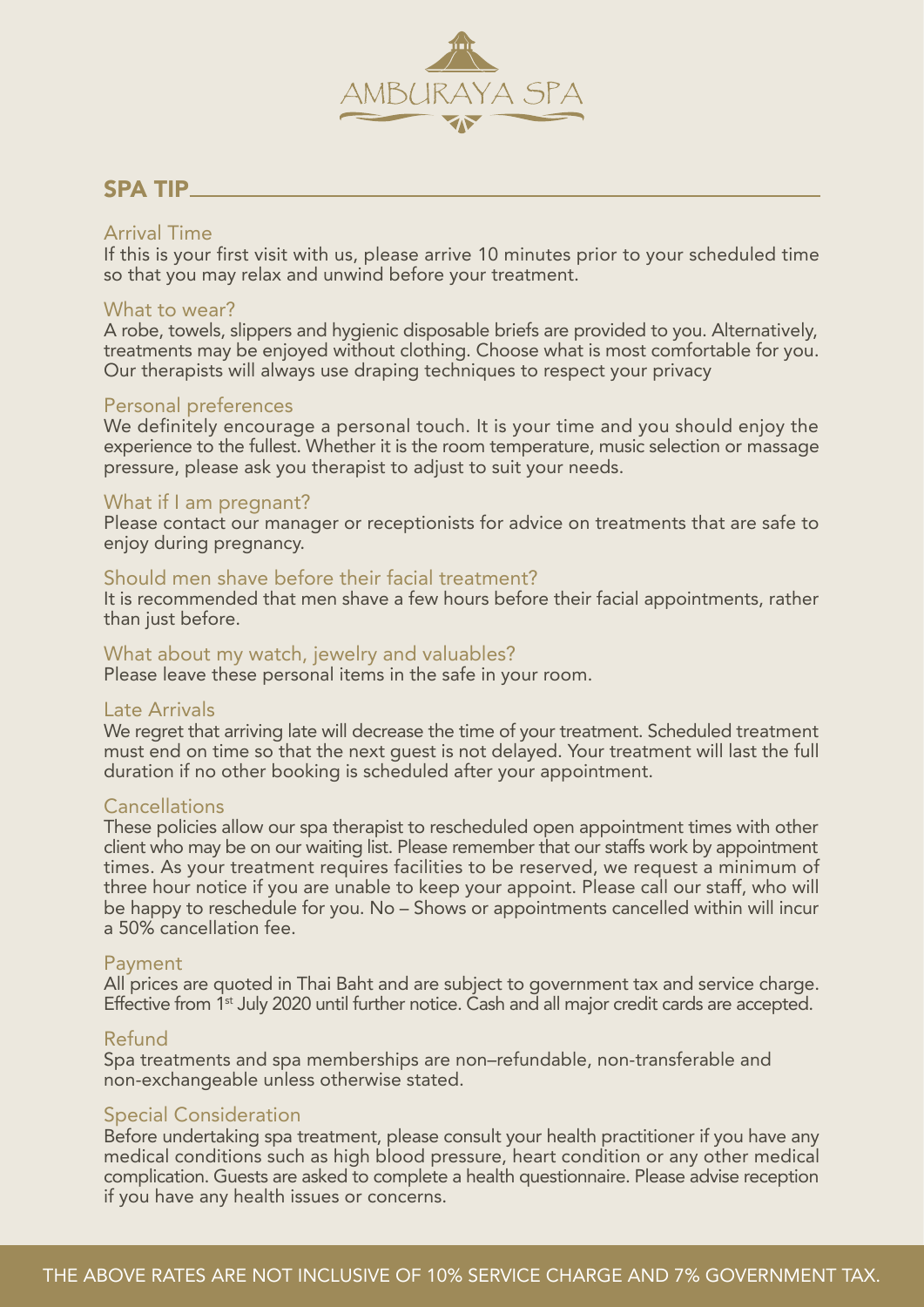## THE LEGEND OF MASSAGE

A relaxing massage using a choice of 4 aromatic oils that penetrates into the skin restoring its natural balance. This soothing massage uses a combination of acupressure techniques and gentle strokes allowing the healing properties of natural oils to enter into the deep layers of the skin. It induces a sense of well-being that lasts long after the massage

This is a unique sensory indulgent massage using a combination of 5 different massage techniques. In rhythmic harmony using massage styles of Royal Siam, Shiatsu, Ayurvedic and Swedish therapies together with the healing power of aromatherapy. This full body massage is pure pleasure.

This is a unique sensory indulgent massage using a combination of 5 different massage techniques. In rhythmic harmony using massage styles of Royal Siam, Shiatsu, Ayurvedic and Swedish therapies together with the healing power of aromatherapy. This full body massage is pure pleasure.

### TWO BECOME ONE EQUILIBRIUM (60/90 MINS) THB 3,900++ / 4,500++

An ancient healing art, this revitalizing treatment looks to the beautiful tropical islands of Hawaii for its inspiration. Mimicking the rhythmic movements of the Hawaiian Hula dance, this Massage performed by two therapists working together and our therapist administers a Lomi Lomi massage — a deeply invigorating technique in which she makes abundant use of fingers, palms, and elbows.

### AROMA HERBAL HEALING (60/90 MINS) THB 3,800++/4,500++

A traditional herbal recipe of Prai root, lemongrass, bergamot leaves steamed in cotton encased poultices an applied directly to the body through heat penetrates and relaxes fatigued muscles.

## AROMATIC ALLURE (60/90 MINS) THB 2,300++ / 2,900++

### AMBURAYA EMBRACE (60/90 MINS) THB 2,700++ / 3,200++

DEEP TISSUE (90 MINS) THB 3,700++

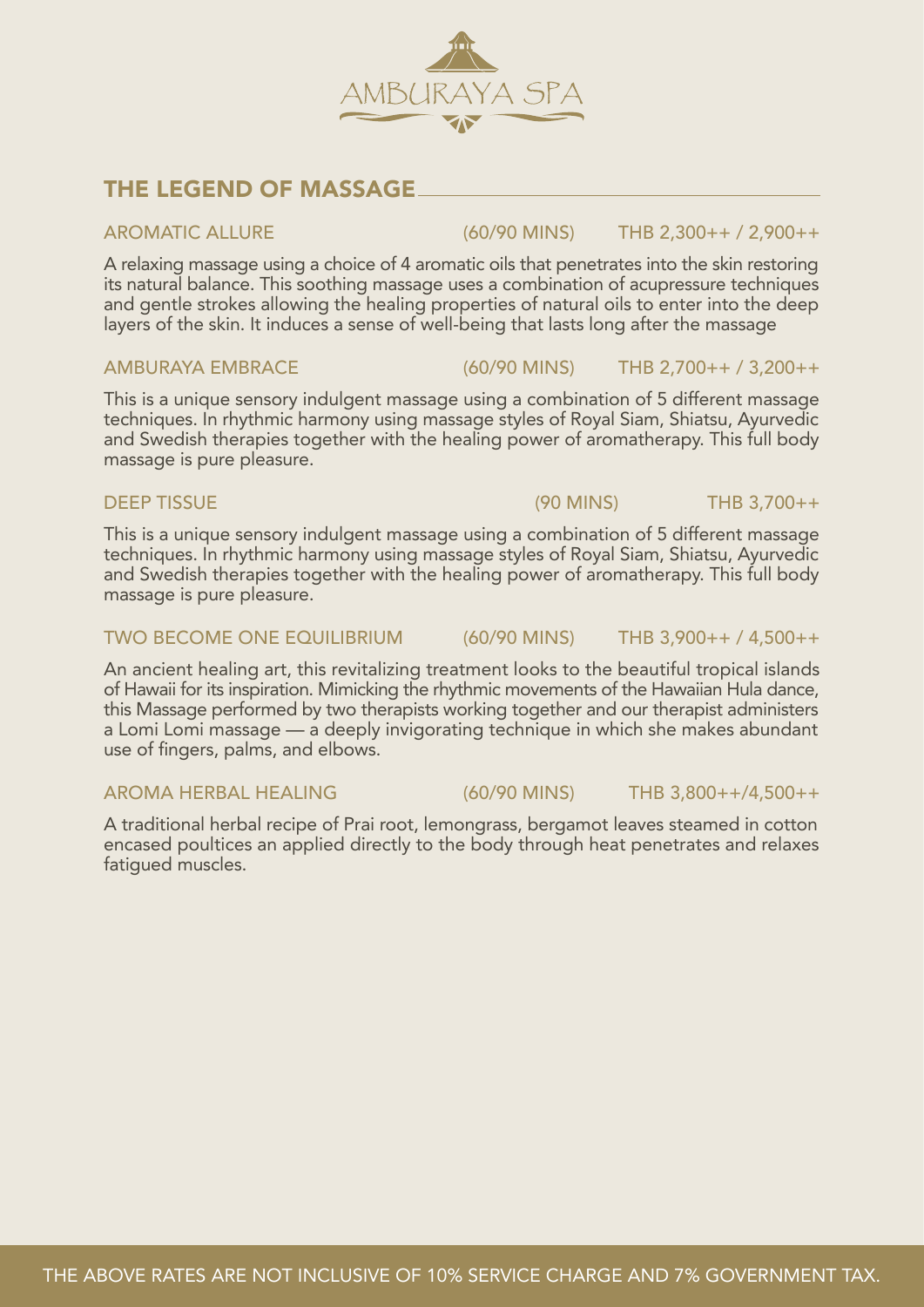## THE LEGEND OF MASSAGE

#### AROMA HOT STONE (90 MINS) THB 5,000++

The healing powers of stones are slowly melts away tension, increases circulation and metabolism. Smooth warmed basalt stones are placed on key energy points to harmonize the spirit. Promote inner peace and deep relaxation.

AMBCR

### MAJESTIC THERAPY OF CHAO PHRAYA (60/90/120 MINS)

This ultimate body workout releases tension and enhance the body's flexibility and vitality. Using techniques handed down from generation to generation, this traditional Thai massage uses pressure point and stretching techniques, restoring the wholeness of Mind, Body and Spirit. Recommended to those who preferring a firm massage.

### AYURVEDIC SHIRODARA (60 MINS) THB 2,200++

An ancient Ayurvedic treatment that pouring warm medicated oil ion the third eye point of the forehead to unblock and blockages in the energy passages around the face and head. This allows the energy to flow properly and helps relieve headaches, migraine, insomnia and Resting is recommended. After 24 hours you will feel refreshed with clear thoughts and more relax

### A WALK THROUGH THE NILES (60 MINS) THB 1,900++

Relieving stress and tension, this massage restores the body's equilibrium. Base on the ancient Egyptian belief, the body contains constantly flowing energy-force. Using pressure manipulated by experts on reflex points on the feet, this specialized foot massage helps improve circulation, relieves stress and tension, producing a sense of calm and well being.

A tension- relief massages that targets and loosens specific areas of the body that store stress. Focusing on the neck, shoulder and lower back, therapists use form kneading and circular stokes to relieve stress. Entirely relieving the body's stress induces a sense of relaxed well being and clears the mind of anxiety as well.



'A SPA



THB 2,000++ / 2,300++ / 2,700++

#### BACK & SHOULDERS UNWIND (45 MINS) THE 1,600++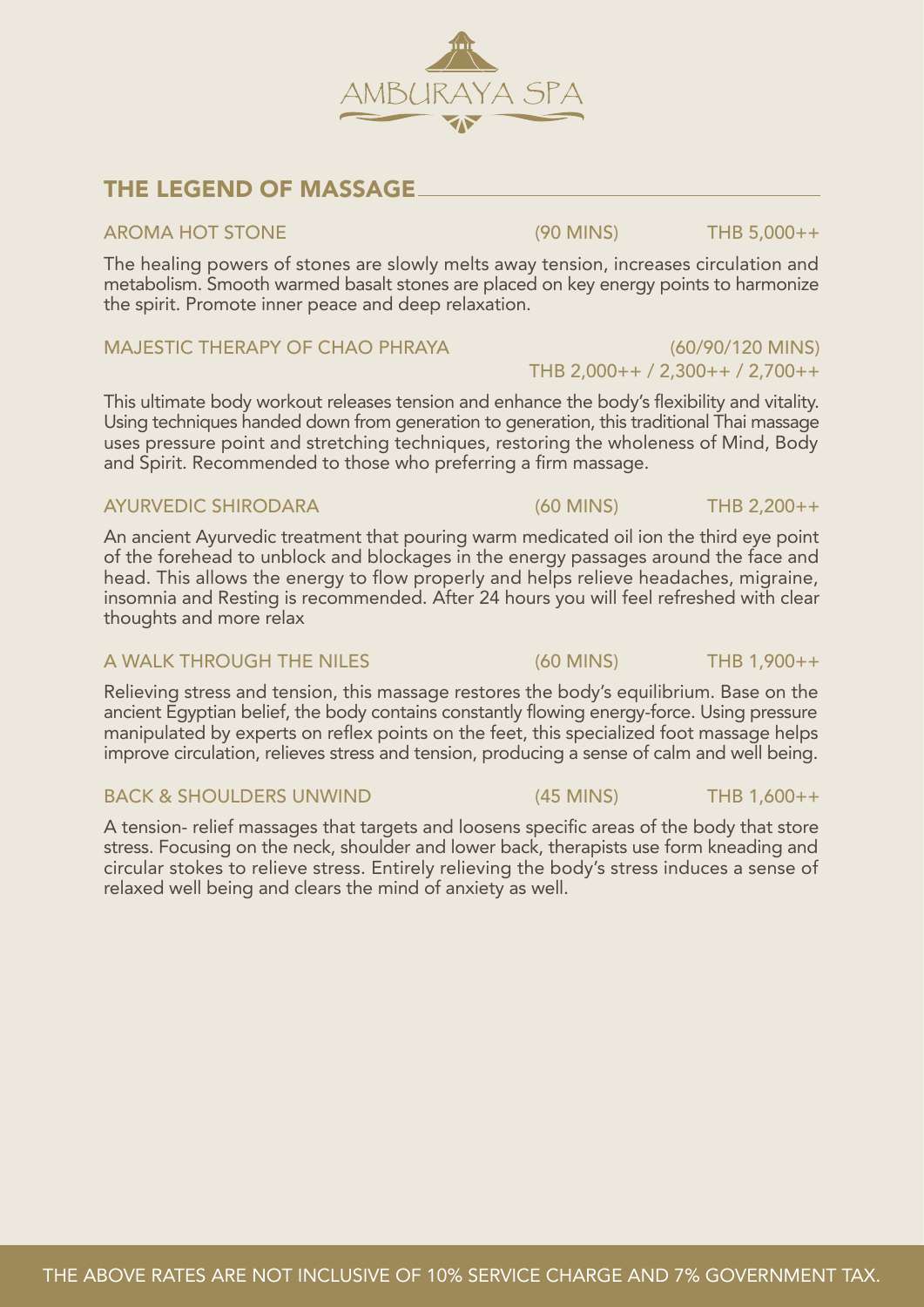## BODY REVIVER

### BLACK SESAME ESSENCE - BODY SHINE (60 MINS) THB 2,100++

Black Sesame is enriched with anti oxidant and healing properties. Rice is a superb exfoliates and can be used for sensitive skins. The finer the grind the softer the scrub as the moisture absorption increases and makes the grain feel softer on the skin

### SECRET OF SIAM - BODY POLISH (60 MINS) THB 2,100++

This treatment is originally Thai recipe that uses fresh tamarind to be exfoliation that helps to remove dead cell and leave it totally clean and clear. Detoxify with the full body mask of Thai clay to sooth and soft the skin.

### JAPANESE MEDITATION - BODY RUB (60 MINS) THB 2,100++

Green tea helps protect skin from sun damage whist the seaweed works as the mild detoxification to tone and firm your skin. Wasabi Herbs is gently stimulates your blood circulation and give the true cleanse to yours.

### COFFEE BODY POLISH (60 MINS) THB 2,100++

This mild and natural scrub is ideal for deep cleansing, stimulates blood circulation and leaves your skin silky smooth. Coffee prevents the formation of cellulites and promotes elasticity. Suitable for all skin types.

### EMPEROR SESAME AND HONEY DEW BODY MASK (60 MINS) THB 2,500++

Honey is enriched with antiseptic and healing properties and when combined with the nutrition benefits of sesame. This Oriental style wrap recipe provides the optimum moisturizer and eases mental fatigue your skin whist leaving your skin soft and velvety with the scent of vanilla essential oil.

### TROPICAL COCONUT VELVET WRAP THE 2,500++

It is ideal for all skin types even sensitive skin. This treatment giving you the wonderful mixture of turmeric, coconut milk, vanilla essential oil in the base of dried coconut. Provides the optimum moisturizer and brightens your skin.

### CHAO PHRAYA PRELUDE BODY WRAP THE 2,500++

This unique wrap blends Thai white mud, which has long been used by Thai women for cleansing and brightening the skin, with aromatic Thai herbs, each specially selected for their beauty-enhancing properties.

### DEEP DETOX BODY MASK THE 2,500++

This body mask is full of vitamins and minerals from Ocean Blue clay. Suitable for all skin types especially oily skin. Intensive revitalizing and detoxifying the skin.

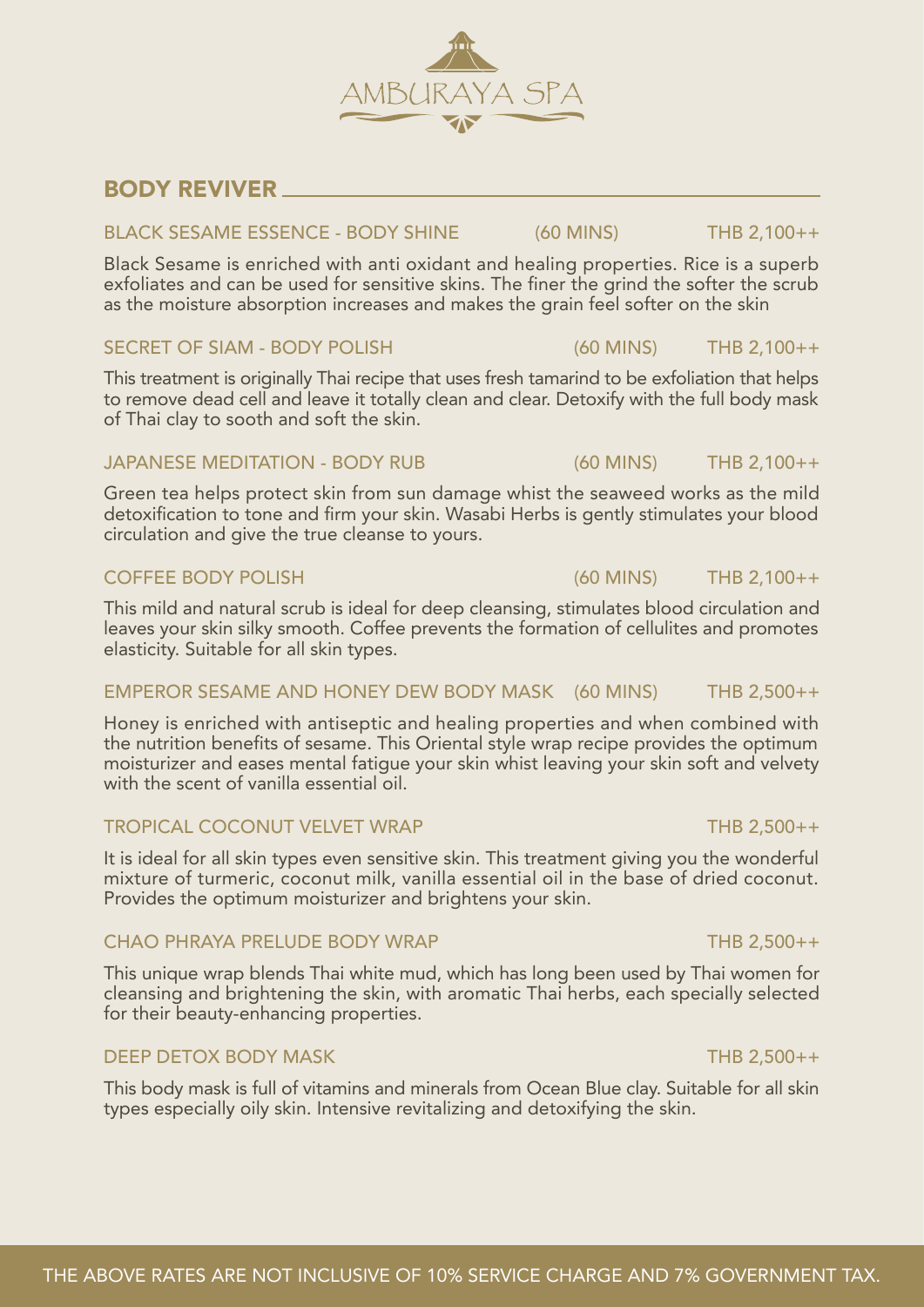

## BATHING RITUALS

#### FLORAL FRAGRANCE AND FRUIT NUTRIENT BATH (30 MINS) THB 950++

Magical, amazing bath for all, especially those with dry skin, for it soothes, softens and nourishes your skin. Romantic fragrance of fresh rose petals creates harmony and an unforgettably relaxing sensation.

#### SANDARI SECRET (30 MINS) THE 950++

Sundari is sanskrit for beautiful woman. This nourishing blend is to promote enriching and beautifying moments. A luxurious bath, filled with the delicate, fresh lotus petals and the soft, soothing aroma of exquisite essential oils distilled from rare Thai flowers. Reassure for their exquisite fragrance and healing properties to moisturize your skin, reduce stress, bringing serenity to your mind.

#### AMBURAYA HERBAL BATH (30 MINS) THB 950++

You are here to relax. To help you do just that, wallow in a warm bath enhance with two drops each of lemongrass, kaffir lime and Lavender essential oils. To help you sleep before you go to bed.